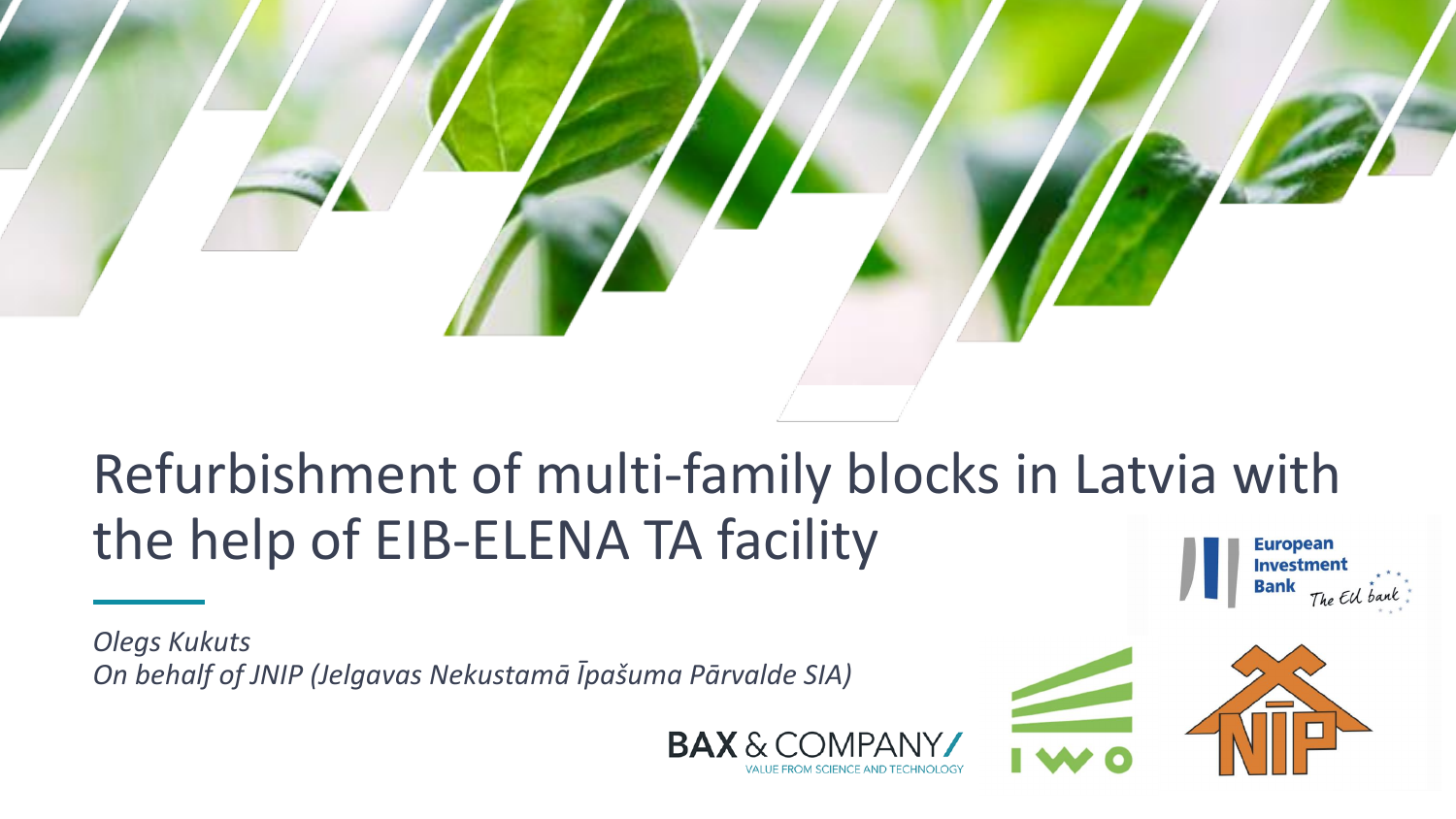## Key facts about EIB-ELENA

### **European Investment**

- Technical Assistance in preparing large-scale energy renovation investments from €30M up to €400M in coming 3-4 years;
- Grant covers 90% of costs related to Feasibility studies, energy audits, business plans, tendering processes;
- For a total grant of up to 10% of the realised investments in energy efficiency improvements
- Non-competitive process

#### Eligible Projects & Activities

Sustainability investments, related to

- Improving energy efficiency in buildings
- Integrating renewable energies
- Low-carbon mobility

Technical assistance to implement investments:

- Feasibility studies and business plans ٠
- Energy scans
- Financial structuring and contracting
- Marketing & promotion
- Programme implementation units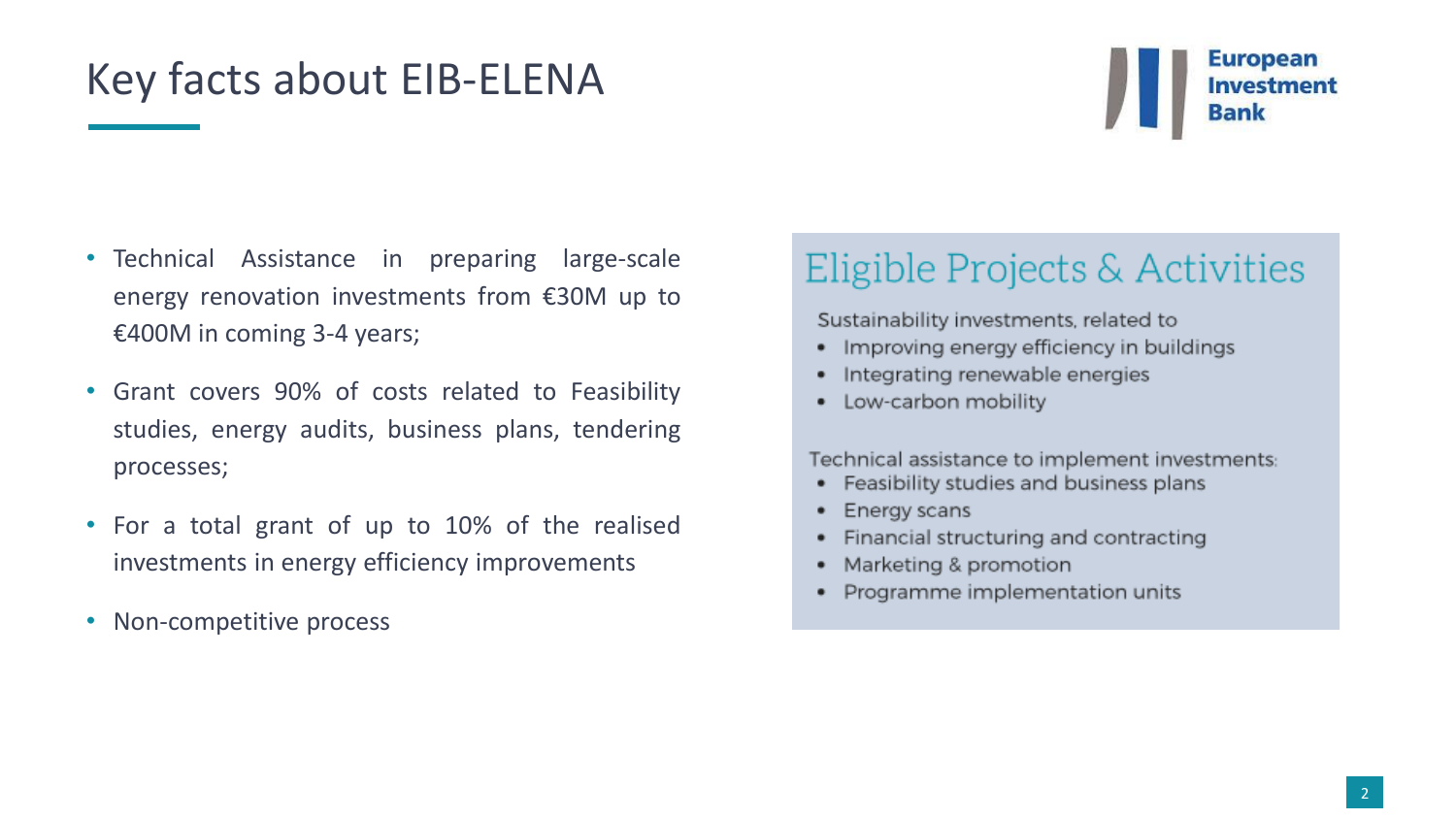## JELGAVA & EIB-ELENA

#### **BENEFITS**

- JNIP increases 6x capacity to develop projects;
- Increase renovation quality and reduce costs by hiring experts;
- Train more renovation managers high demand on market;
- Explore alternative ways of long-term financing;
- Build the steady pipe-line to secure serialrefurbishment and construction partners to maintain renovation rate;

#### **OBSTACLES**

- ELENA is great facility, lots of personal support from EIB staff in preparation process, but at the same time can be lengthy process to connect regional programme with EU rules
- Difficult to get local / Jelgava 'trust' and required commitments for EU program
- Small country, limited capacity to invest thus, initial gap between ELENA minimum requirements





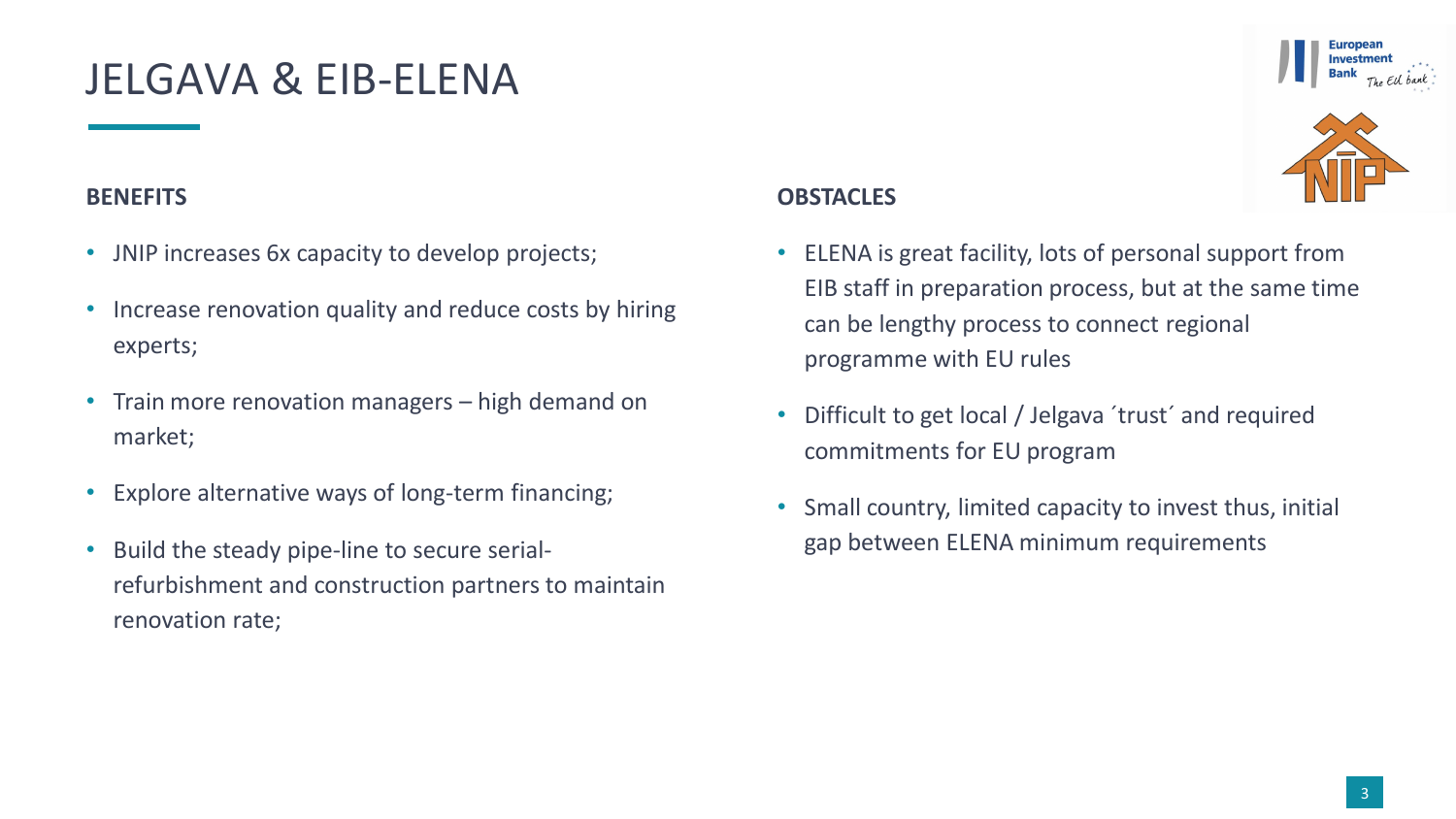## Overview of the JELGAVA ELENA program



In Jelgava, Latvia, the municipal building maintenance company motivates and supports apartment owner associations in EE refurbishment process.

The project duration is 3 years, with starting date 01.12.2020

The main aim of the project is to increase the rate of refurbishment and quality of the refurbishments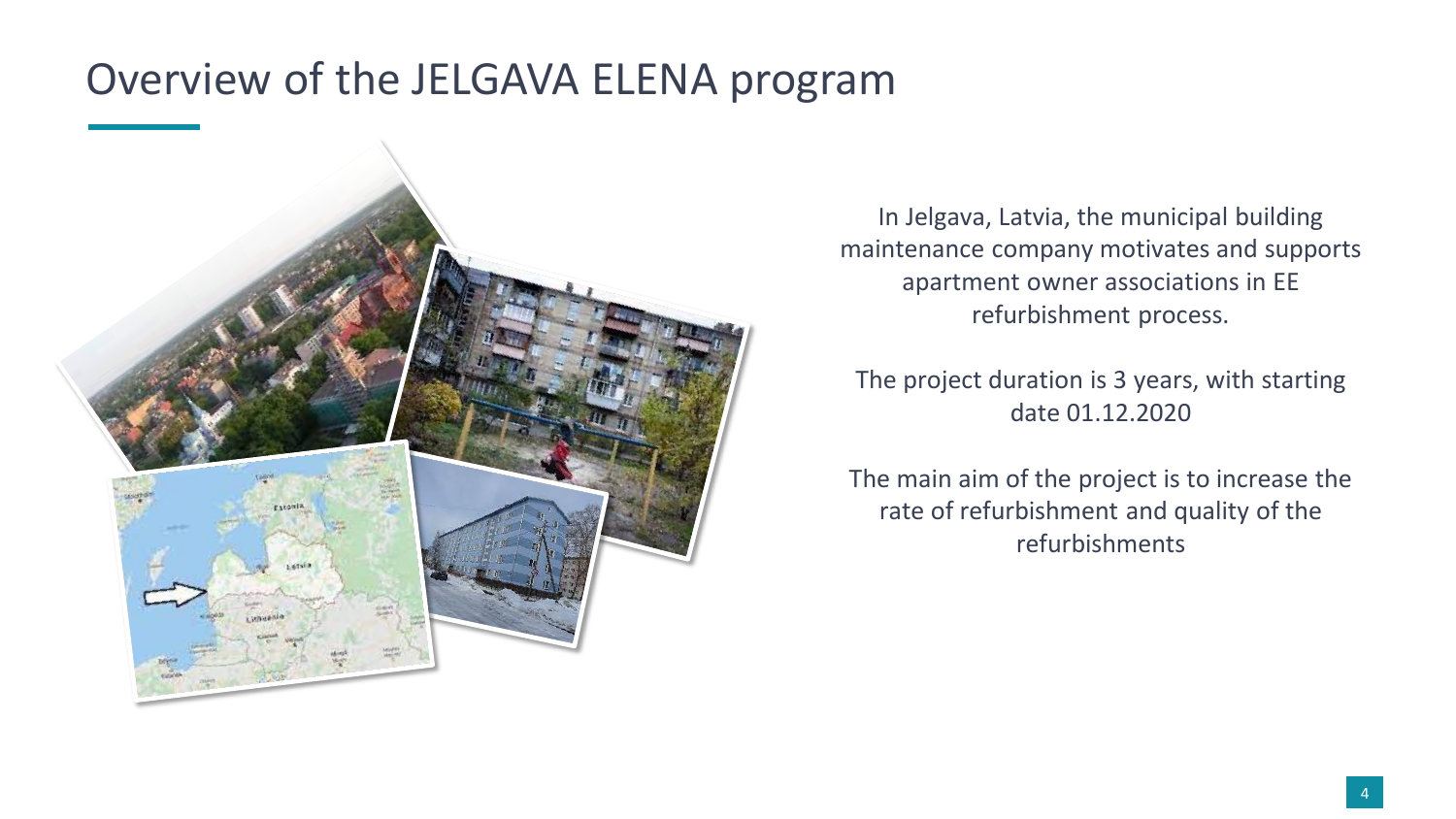# Current building condition



- Mainly with energy label EPC E or F buildings (will be retrofitted to energy class B using TA support );
- The majority are built between 1960s-1990s;
- Many buildings have not received any overhaul for several decades, neither cosmetic nor energetic;
- 50% of Latvian panel housing stock will wear out in 20-year time;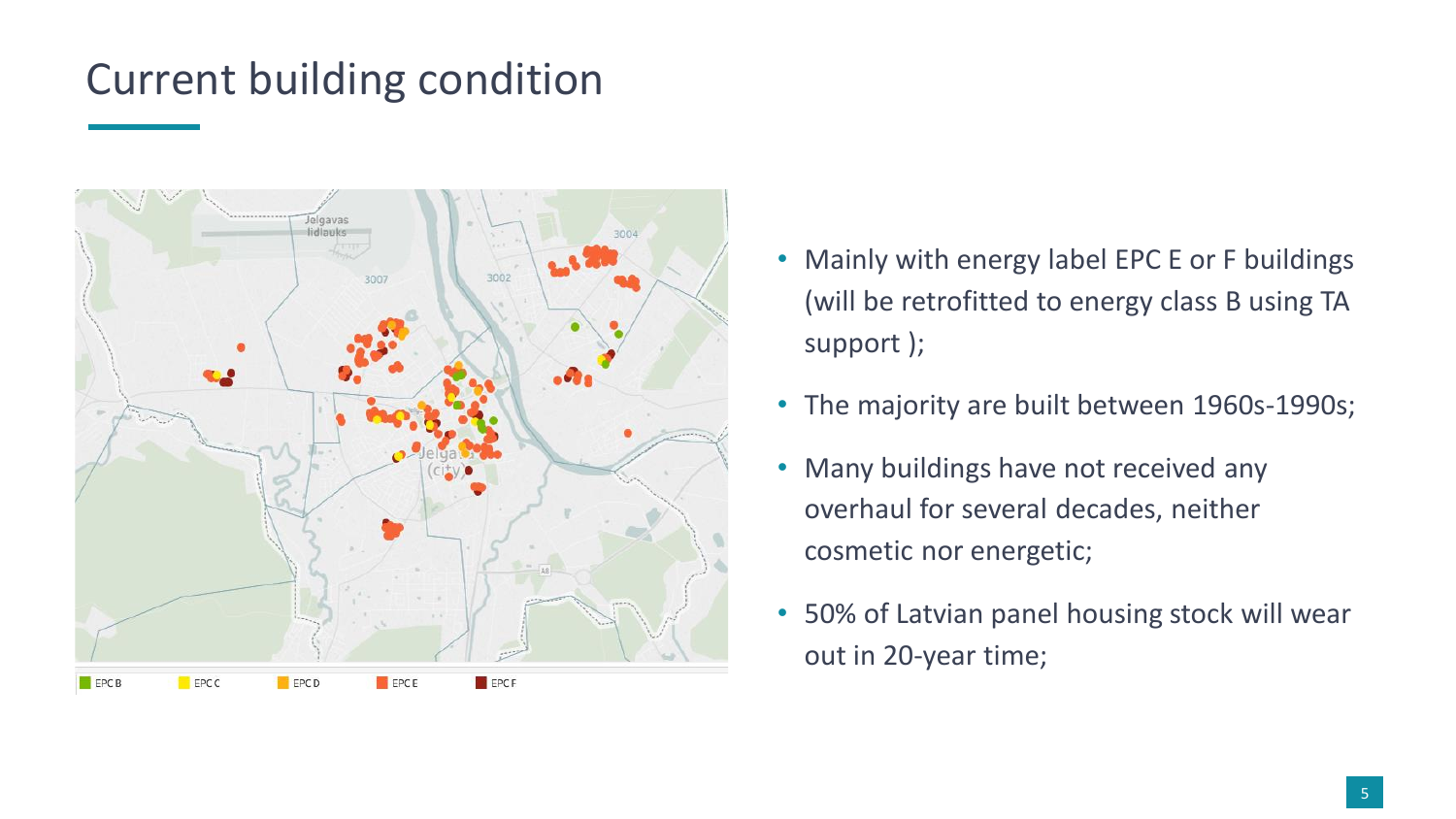# Importance of consensus building



- The number of dwelling in building can be anywhere between 4-120;
- 91% of dwellings in private ownership;
- Energy efficiency renovations cost per building can vary between 100k – 1.4M EUR; loan component 50%;
- At least 51% need to vote for going further with renovations; for loan at least 66% need to agree;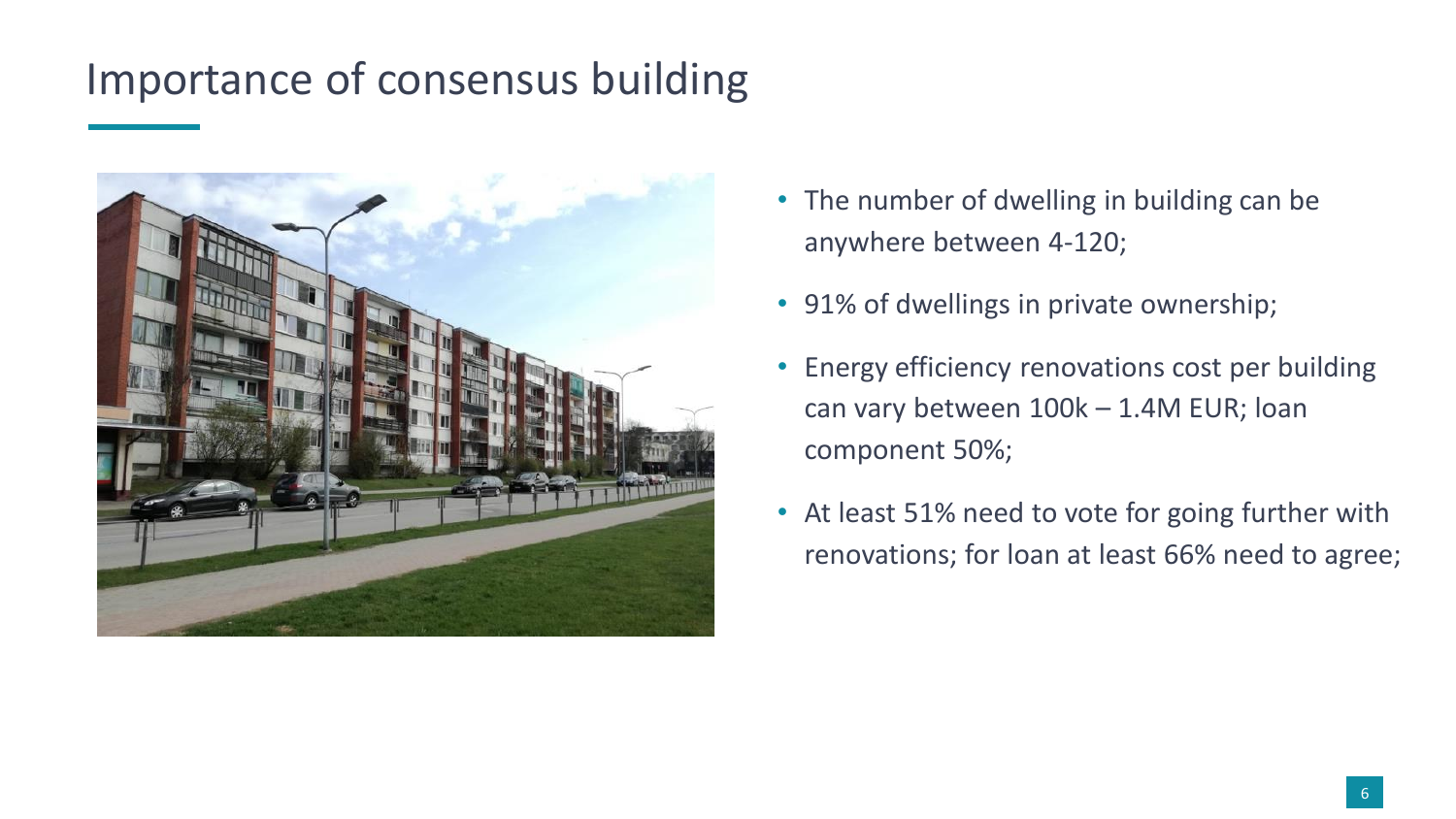# Renovation preparation process

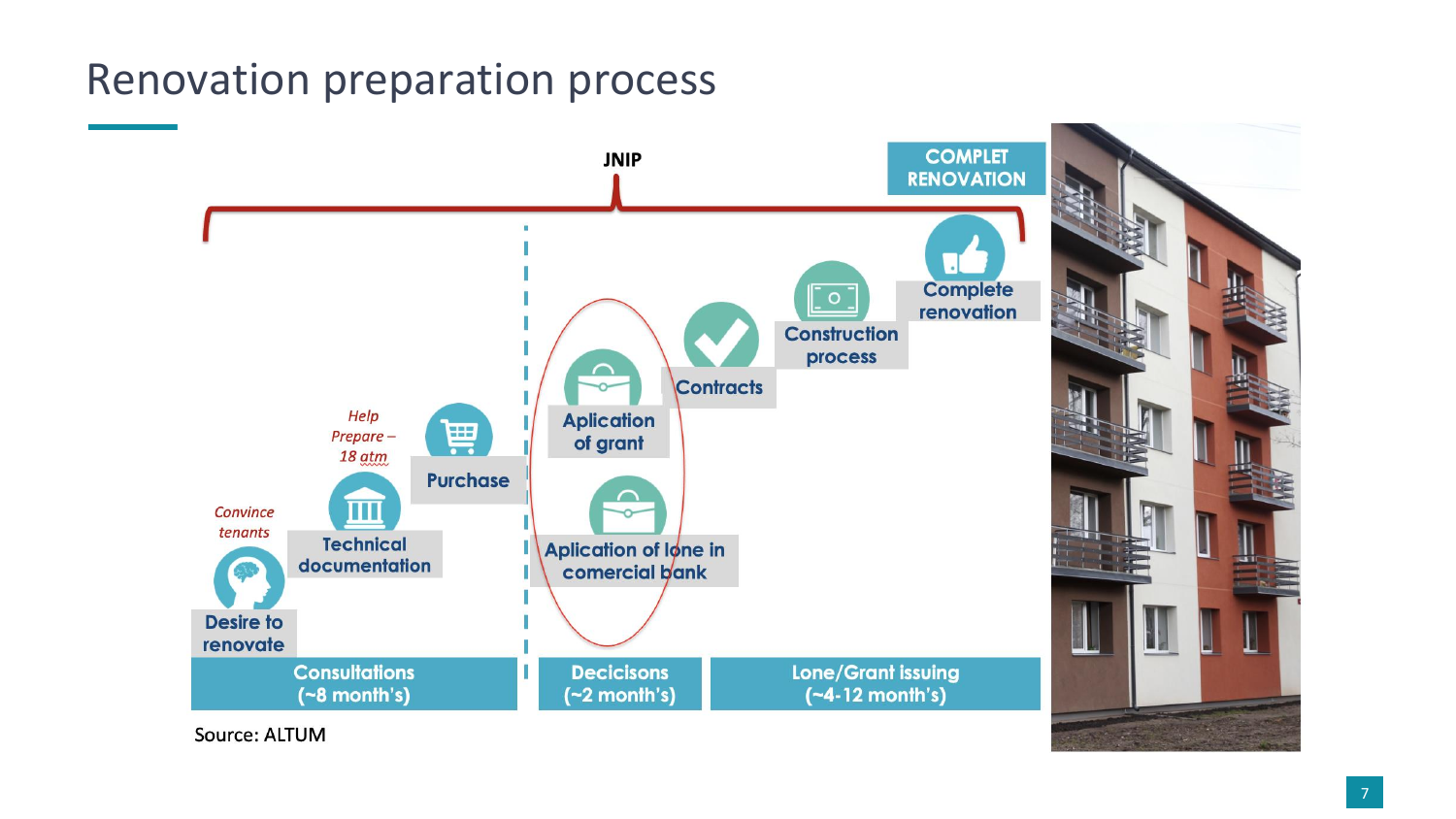## Current EE Renovation Cost

| Renovations building type 104 - 16 dwellings |                                                     |                       | <b>Details or Value</b>                                     |         |
|----------------------------------------------|-----------------------------------------------------|-----------------------|-------------------------------------------------------------|---------|
| <b>Investment Cost</b>                       | Overall expected cost                               | [EUR]                 |                                                             | 266,295 |
|                                              | Expected average cost                               | [EUR/m <sup>2</sup> ] |                                                             | 306     |
|                                              | Total $m2$                                          | m <sup>2</sup>        |                                                             | 869     |
|                                              | Estimated cost of each measure<br>to be implemented | [EUR]                 | <b>Envelope Insulation</b><br>(floor included):             | 79,360  |
|                                              |                                                     |                       | Planning and monitoring:                                    | 16,165  |
|                                              |                                                     |                       | Windows and doors                                           | 107,280 |
|                                              |                                                     |                       | Heating and ventilation:                                    | 38,800  |
|                                              |                                                     |                       | Scaffolding, entrance area,<br>construction site equipment: | 16,165  |
|                                              |                                                     |                       | Stairwell:                                                  | 24,690  |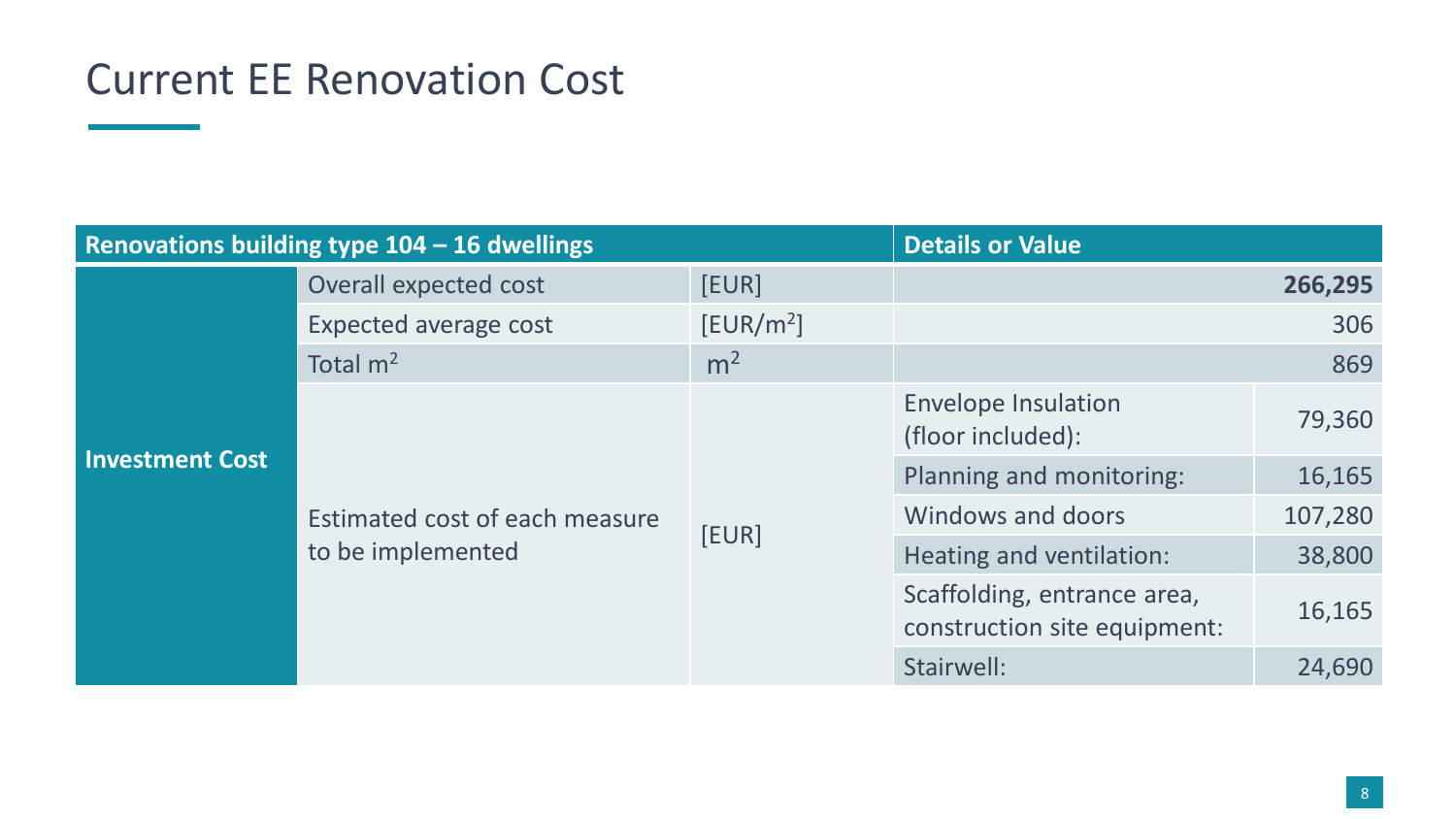### Interim results



- 23 houses have technical documentation and potential for funding under the existing EU Structural Funds program
- 60 houses have been technically inspected:
	- $\triangleright$  35 houses are planned to be renovated;
	- $\triangleright$  owners of apartments in 12 houses strongly oppose the renovation ;
	- $\geq$  13 houses not worth investing, investments will never pay off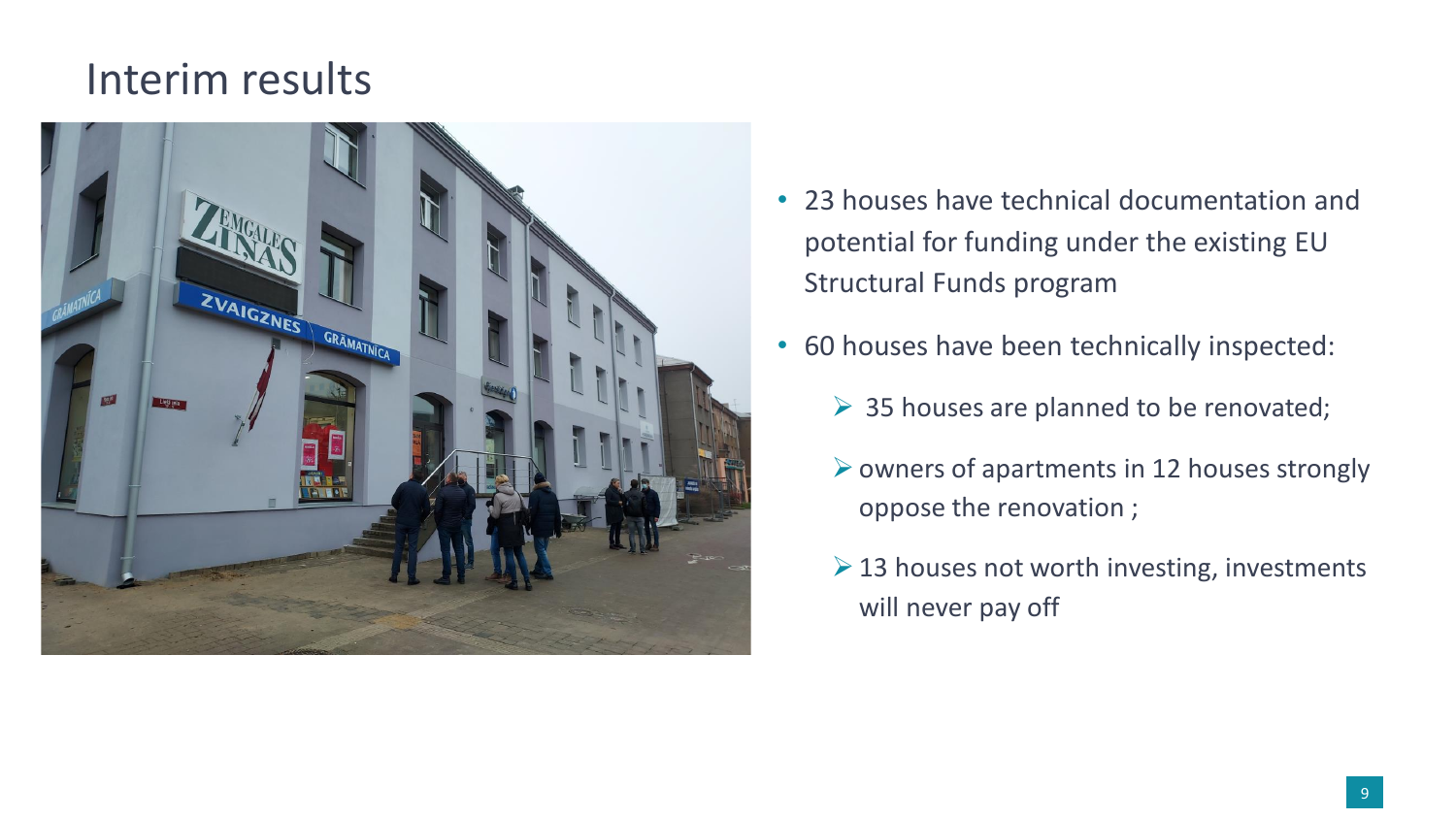# Challenges and hurdles

- construction prices rise in 2021, construction companies refuse to award contracts, new procurement;
- no new funding is currently available the previous EU funding programme is no longer open for applications (since December 18, 2020 ), the new programming period programme has not yet been approved;
- the ability of apartment owners to pay without the grant component, renovation is "too expensive" for apartment owners;
- Ukraine crisis:
	- $\checkmark$  problems with the supply of building materials;
	- $\checkmark$  increase in construction prices;
	- $\checkmark$  apartment owners are reluctant to take on additional loans, want to save money for a "rainy day"